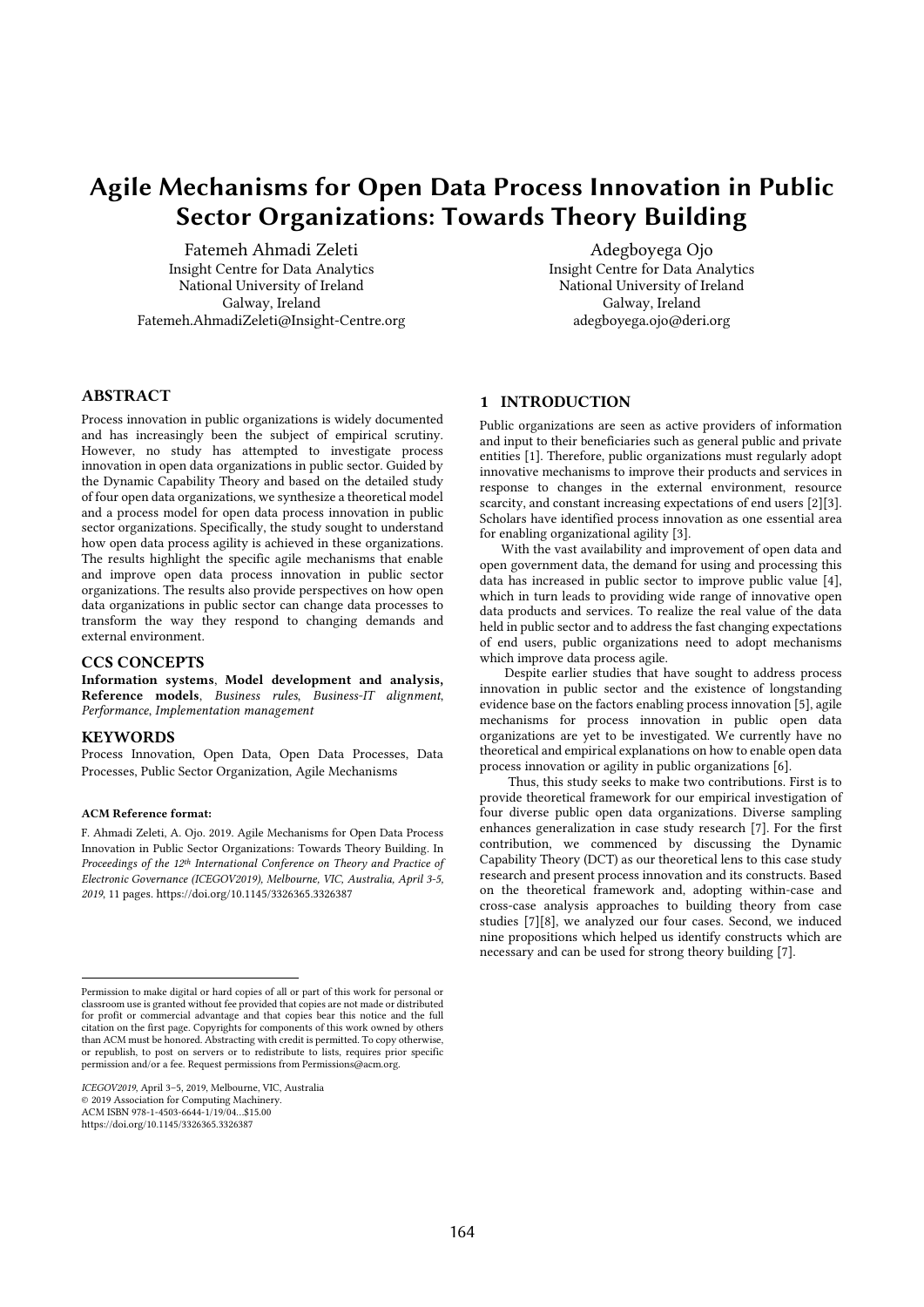Adopting definition of agility presented in [9] and [10], we define process agility as organization's ability to sense emerging needs and quickly match them with the available data processes to enable delivery of innovative data-driven products and services.

# 2 THEORETICAL UNDERPINNING

DCT has been an influential theoretical model for understanding how organizational capabilities can be created and refreshed in changing environments [11][12]. DCT suggests that, the possession and deployment of dynamic capabilities or mechanisms provide the organization with a chance to generate superior performance over the longer run. According to [13], dynamic capabilities allow organizations to renew and leverage their internal and external capabilities which in turn enhance its power in its global relationships, thereby enabling it to coordinate inter-organizational activities and respond rapidly, in a flexible manner, to global competitors' strategies. According to Teece et al. [14], DCT includes three fundamental unit of analysis namely *Process*, *Position*, and *Path/Strategies* available to the organiztaions. In this research, we focus on the Process.

Process is refered to as the way things are done in the organization [15]. The term process innovation encompases the implementation of change [16] in and significant restructuring/renewing [17] of existing processes or routines. Davenport [16] further reports that there exist number of drivers for process innovation such as improving efficiency of the developed products and services, lowering the cost of development and and production, reducing unnecessary spending, improve profitability, achieving competitive advantage [16], and improving organizational performance [18]. Process innovation allows organizations to improve or change the existing processes – specifically the processes to integrate, reconfigure, gain and release new resources [19][20]. Based on the well-known edicts of DCT, three constructs of process innovation include: *reconfiguration* which is the ability to sense the need to reconfigure, transform, and recombine existing processes; *integration* which is the ability to integrate and coordinate different processes; and *learning and leveraging* which is the ability to transform knowledge and learning acquired from the ecosystem [6] in order to perform activities better and quicker and, to extend existing processes by deploying it into a new domain [14][21].

In Figure 1, we present the theoretical framework for this study.



Figure 1. Theoretical framework based on DCT [14]

#### 3 METHODOLOGY

*Objectives* - The objectives of this research is to investigate open data process innovation mechanisms in public sector based on empirical evidence collected through the in-depth interviews of four public open data organizations in the data ecosystem. In particular, the goals of this study are 1) to make sense of each individual case and identify categories as representing process innovation mechanisms in each investigated organization *(Within-Case analysis)* and 2) to elicit categories that are common among all organizations *(Across-Case analysis)* [22][23]*.*

*Research Method* - One of the strength of qualitative research is its ability to illustrate the particulars of human experiences in the context of common phenomenon [22]. Following qualitative research method, we use DCT as our theoretical lens to study open data process innovation mechanisms in public sector.

*Cross-Case Approaches to Data Analysis* - For cross-case analysis, we adopt two approaches: *case-oriented* and *tactical 2x2*  approach to cross-case analysis [7][24]. The first, looks for commonalities across multiple cases to build a general explanation that fits each of the individual cases, even though the cases will vary in their details [7]. This can help delineate the combination of agile mechanisms for open data process innovation and can contribute to generalization [24]. Moreover, within case-oriented approach, we adopt *multicase method technique* developed by Stake in 2006 [25]. According to Stake [25], multicase method is applied to cases which are similar in some ways (e.g. person, organization) and help the researchers find common issues across cases and contribute to generalization and theory building. The latter, looks for more rigorous analysis and sophisticated understanding of the cases [7] by conducting 2x2 analysis of every pair of cases to find out similar mechanisms between each pair. This tactic allows us to extend our results from the case-oriented approach and facilitate more rigorous analysis for theory building and generalization.

*Data Collection and Case Selection* - The choice of semistructured interviews has been determined by the lack of existing work on open data process innovation which raises the need for in-depth exploration of the interviewee's perspectives on the topic under investigation [26]. Through the interview sessions, our goal is to explore agile mechanisms for open data process innovation which are implemented in open data organizations in public sector. The selection criteria include public organizations that: 1) rely on open data as one of their key operational resources to achieve organization's mission goals, 2) the application of open data is primarily in developing new products and services, and 3) has long history of practice and consider themselves mature and successful. In order to develop a study that is applicable across public organizations, we purposefully selected diverse organizations [7] filling the following categories: geographical location, sector (upstream and midstream), size, and data domain. Diverse sampling enhances the generalizability of the study [7]. We request to access the third party's dataset of 685 organizations. The reason for this selection is that, this dataset is the largest and fast growing dataset of organizations using open data around the word. Taking into consideration the above criteria, 43 organizations were shortlisted and contacted. We managed to conduct interviews of four organizations (Table 1) who have agreed to participate in this study. The interview was designed to take no more than 1 hour and 15 minutes. Interviews are voice recorded following the consent of the interviewees and each of the recorded files has been carefully transcribed into a separate text document. The interview instrument comprises two main parts: organizational background or context and open data process innovation activities of the organization.

*Data Coding Process and Analysis* - For our data analysis, we applied interpretive analysis that is also referred to as '*decontextualization'* and *'re-contextualization'*. In qualitative case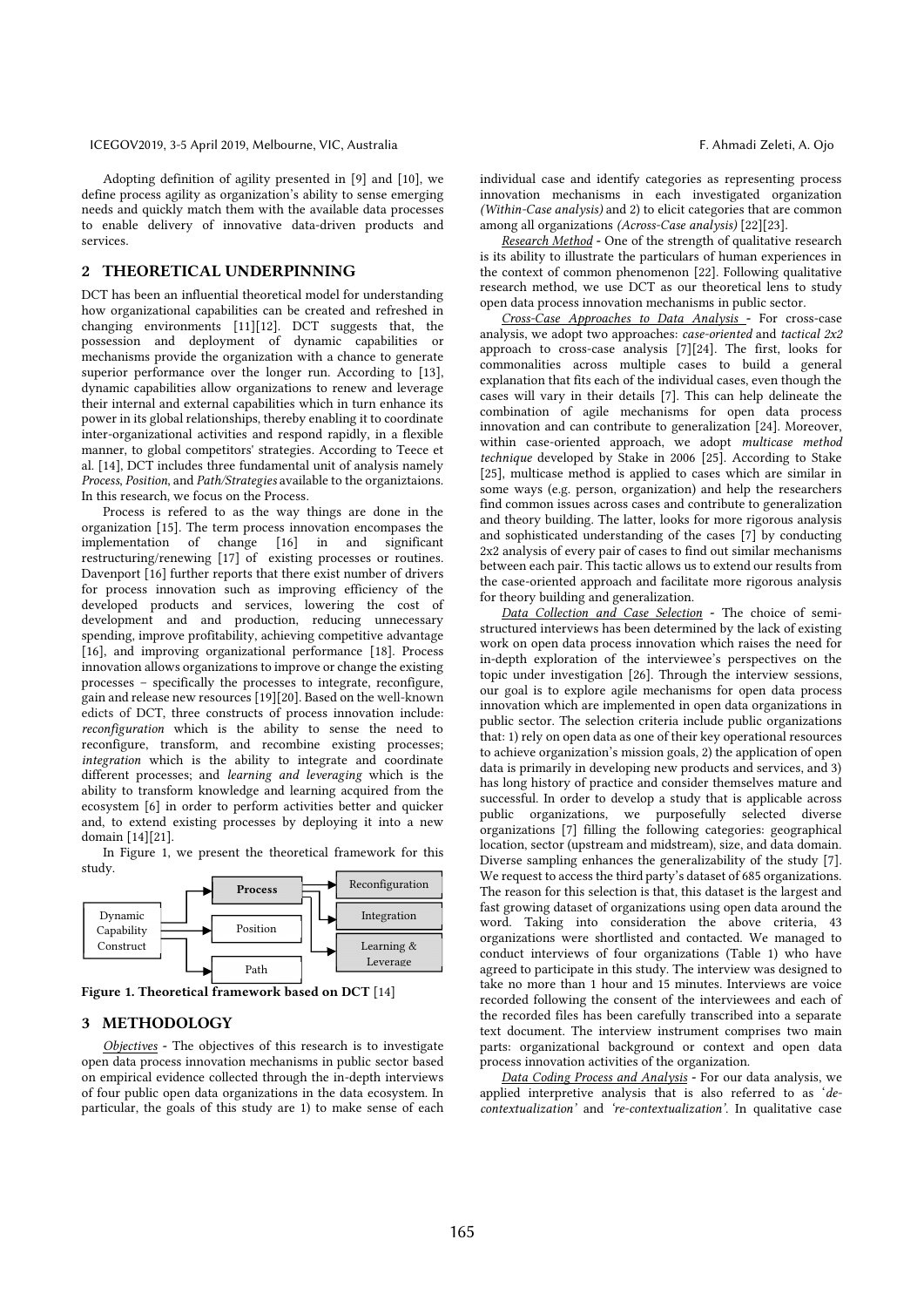Agile Mechanisms for Open Data Process Innovation in Public Agne Mechanisms for Open Data Frocess inflovation in Fubric<br>Sector Organizations: Towards Theory Building Interventional ICEGOV2019, 3-5 April 2019, Melbourne, VIC, Australia

study data analysis, data are de-contextualized when they are separated from individual cases in which they are originated into units of meaning through coding process and re-contextualized as they are reintegrated into categories or themes that represent units of like meaning. Re-contextualization creates a reduced data set drawn from across all cases [22]. We follow standard steps to qualitative data analysis [27][28] and adopt *Classical Content Analysis* as our technique to analyze qualitative data [29]. Through Classical Content Analysis, we allow new concepts or codes to emerge. For coding each data transcript, we used NVivo which is a strong and comprehensive qualitative data analysis software platform which can be used to organize and analyze any types of qualitative data [27][28] and to "obtain rigor in dealing with such data" [28]. Through the coding process, we 1) select a particular phrase, sentence, or paragraph of the text and 2) assign this fragment to a specific concept that can best describe the

information being coded. This allows us to generate concept as the coding progresses. Any text that could not be placed to any developed concept would be given a new concept to be code to [23]. This increases trustworthiness as we make sure that we capture all possible variables or concepts from the transcripts which can allow us to better understand these capabilities [30].

# 4 ANALYSIS

Merriam [31] and Eisenhardt [7] called for multiple case studies to be performed in two steps; 1) within-case analysis followed by 2) cross-case analysis. In this section, we present the analysis of the data following the within-case and cross-case qualitative data analysis strategies. These choices were influenced foremost by the purpose of the study but also by specific data management and analysis practices prescribed by the method.

|  |  | Table 1. Profile of the cases |  |  |  |
|--|--|-------------------------------|--|--|--|
|--|--|-------------------------------|--|--|--|

| Cases  | Locatio<br>$\mathbf n$ | <b>Size</b>   | Sector         | Data Domain                              | Data<br>Type                    | <b>Data Application</b>                                                           | <b>Business</b><br>Model                          | Revenue<br><b>Stream</b>      | <b>Clients</b>                                                             |
|--------|------------------------|---------------|----------------|------------------------------------------|---------------------------------|-----------------------------------------------------------------------------------|---------------------------------------------------|-------------------------------|----------------------------------------------------------------------------|
| Case 1 | Ireland                | $51 -$<br>200 | Up-<br>stream  | Environment                              | Open<br>Data,<br>Linked<br>Data | New Product, Service,<br>and Application,<br>Optimization,<br>Advocacy, Strategic | Supporting<br>Primary<br><b>Business</b>          | Government and<br>Public Fund | Public<br>Sector or<br>B2G                                                 |
| Case 2 | <b>USA</b>             | $11 -$<br>50  | Up-<br>stream  | All                                      | Open<br>Data                    | New Product, Service,<br>and Application,<br>Optimization,<br>Advocacy, Strategic | Increasing<br>Ouality<br>through<br>Participation | Government and<br>Public Fund | Private and<br>Public<br>Sector,<br>Researcher<br>Developers<br>, Citizens |
| Case 3 | UK                     | $1 - 10$      | Mid-<br>stream | Business,<br>Research, and<br>Consulting | Open<br>Data                    | Advocacy                                                                          | Open Source                                       | Government and<br>Public Fund | Developers<br>Researcher<br>s, Citizens                                    |
| Case 4 | Spain                  | $51 -$<br>200 | Mid-<br>stream | Data Research<br>and Innovation          | Open<br>Data                    | New Product, Service,<br>and Application                                          | Supporting<br>Primary<br><b>Business</b>          | Government and<br>Public Fund | Public<br>Sector or<br>B2G                                                 |

In section 5.1, we provide case by case analysis where we first illustrate the context and the dynamic nature of each case and, later, we present the categories which represent agile mechanisms for open data process innovation. Analysis in this section will provide the window to compare and give insight for the crosscase analysis in Section 5.2 where we aim to explore commonalities across cases by illustrating the mechanisms which are common among the investigated public organizations.

#### 4.1 Within-Case Analysis

According to Eisenhardt [7], there is no standard format for within-case analysis. Different authors present their analysis differently such as using: graphs, tabular display, descriptions, and tables of information. In this study, we first describe each case and latter we present the analysis in a table. In this analysis, the overall idea is to become familiar with each case as a stand-alone entity.

#### *Case 1 analysis*

Context - Case 1 with over 10 years of experience in data cataloguing is a State agency responsible for marine research, technology development and innovation in Ireland. Case 1 carries out environmental, fisheries, and aquaculture surveys and monitoring programmes to meet Ireland's national and international legal requirements. Case 1 provides scientific and technical advice to Government to help inform policy and to support the sustainable development of Ireland's marine resource. Case 1 aims to safeguard Ireland's unique marine heritage through research and environmental monitoring. Case 1's research, strategic funding programmes, and national marine research platforms support the development of Ireland's maritime economy.

Dynamic Nature of the Organization - The agility in this organization is inspired by the view that organizational dynamism is not separate from its processes and process innovation capabilities. Moreover, analysis revealed that, this organization follows reactive approach to trends around open data and rather proactive in the area of dynamic capability adoption. This allows the organization to be dynamic in terms of their capabilities. By contrast, dynamic capabilities in particular process innovation capabilities in this organization can lead to reconfiguration in the industry value chain by being a key player in the upstream sector.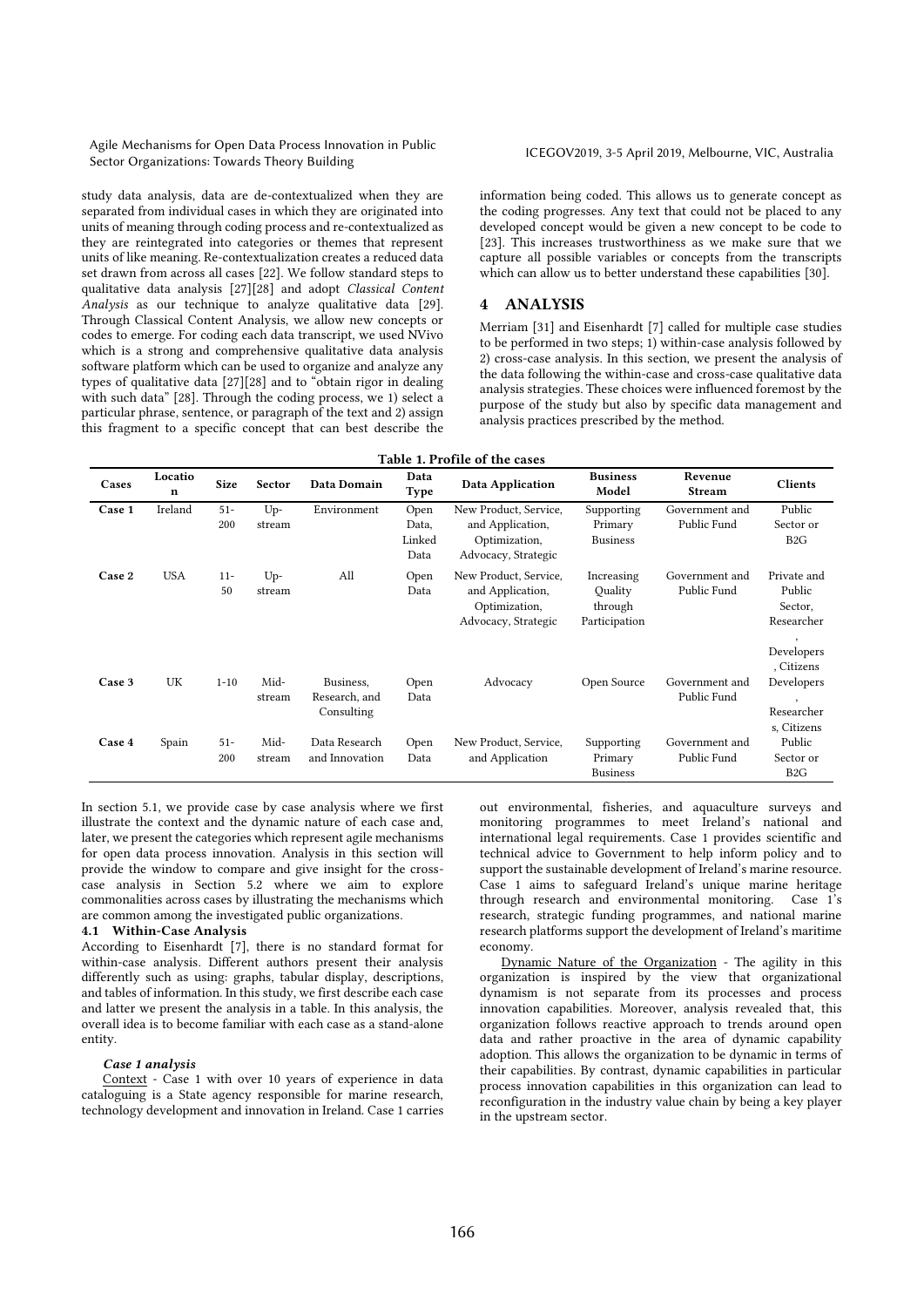Open Data Process Innovation Capabilities - *Reconfiguration* – Case 1 data analysis revealed numbers of process innovation capabilities that facilitate process reconfiguration. According to the analysis, s*earching and acquiring for relevant knowledge from the ecosystem* is essential to identify potential process reconfiguration needs. To be capable of reconfiguring existing data processes, analysis supports the need to *adopt open data standards and follow European directives*; *acquiring knowledge around data management tools*; *acquiring a set of requirements from the open data industry* that can facilitate the development of prototypes; *acquiring knowledge about related best practices* around adding value to the data value chain and routines; and *acquiring knowledge about key stakeholders* (agencies, companies, academia and etc.) who can provide resource exchange required for process reconfiguration needs. In addition, data revealed that sometimes capabilities and other potential resources for the reconfiguration activities can be acquired from other work-inprogress R&D projects in the organization. As a matter of fact, *utilizing internally generated knowledge specifically through R&D activities* should not be neglected. In spite of the importance of internally generated knowledge, analysis uncovers the importance of *improving collaboration and communication with the product and service users* as another valuable source of knowledge to inform process reconfiguration.

*Integration* – Case 1 data analysis revealed numbers of process innovation capabilities that facilitate process integration and combination. Based on the analysis, *assessing and identifying series of existing best practices* is essential for this organization to integrate various data processes to attain efficiency and effectiveness in data processes and, to avoid possible risks associated with the integration efforts. Analysis further revealed that effective and contextually sound process integration can lead to effective process redesign, automation of data processes, and integration of services, improved data value chain, and the secure sharing of data across numerous applications. Moreover, to integrate or combine data processes, organization should be capable of *assessing and evaluating the many processes, platforms, and applications* that are considered to be coupled. Data suggests that, evaluation helps planning the integration and helps ensure that the integration is sensible and implementation and outcomes are as intended. Data also suggests that, *technical requirements of such integration effort must be taken into consideration* for developing a prototype of the combined processes. *'From pilot to production'* is the strategy to support piloting the resulted process to ensure effectiveness. Nevertheless, analysis disclosed that following more general *data standards* such as ISO19139 (Data Standardization) and ISO 19156 (Observation and Measurements) and, more specific standards such as open data standard for Inspire Directive, standards for Marine Strategy Framework Directive, and data standards for Water Framework Directive enable coherent synthesis of systems and processes.

*Learning and Leveraging* – Case 1 data analysis revealed numbers of process innovation capabilities that facilitate leveraging data processes. According to the analysis, this organization can leverage the existing processes and extend the application of their current processes by deploying them into a new domain if the organization has the ability to *improve data management processes*; *improve data cataloging processes* (using generic marine related Data Models); *improving linked data*; and link up and *connect to advanced data processes used by network agencies and businesses*. In addition, analysis suggests that, *new* 

*prototype of a product and service and, new initiatives* contribute to extending the data processes into a new domain. Initiatives such as Ireland's Marine Atlas, Irish Spatial Data Exchange, Ireland's Digital Ocean, Ireland's Marine Renewable Energy Portal and connecting to Ireland's open data Portal. *Adopting evaluated tools* such as ERDDAP to add value to marine data and enhance data cataloging is seen to be an important capability to determine whether or not a particular data process will meet its intended objectives and functions. Leveraging existing data processes and extending them into new domain may require data/open data to be largely available which should entail certain range of agreements that implicate *data protection and treatment*. To facilitate and support the increasing use of data by other data processes and applications, analysis suggests that *appropriate Data License and Standards to be established and in place*. Expanding the application domain in which data processes could be capable to be used for necessitates standards. Analysis shows that *developing new application that handles data processes standards to be evaluated* against different application domains is of great value to the organization to determine whether or not a particular process can successfully be extended to a particular domain.

#### *Case 2 analysis*

Context - Case 2 is a Department of a City in the United States. The government of the City exists to promote and sustain a superior quality of life in the City. In partnership with other communities, the goal of the City is to deliver cost-effective services in a personal, responsive and innovative manner. The City launched Open Data Portal in 2012, includes over 100 datasets and they are adding more all the time. The City encourages all stakeholders to explore these datasets to provide better services at the City level. For the City, the use of open data is not to meet the financial objectives. Open data value is not to meet monetary missions but rather to achieve and deliver greater transparency and trust.

Dynamic Nature of the Open Data Program and Initiatives - In general, the City is committed to a multi-year, bold vision to become a leading digital city. In particular, the open data movement and activities in the City aim to achieve transparency and trust. To achieve these goals and to improve agility in the open data programs and activities, the investigated City department sets strategic goals around 'Data Governance' and 'Infrastructure'. Following these goals, activities will continue to operate and City departments will always respond to rapidly emerging needs or changing priorities of the City.

Open Data Process Innovation Capabilities - *Reconfiguration* – Case 2 data analysis revealed numbers of process innovation capabilities that facilitate process reconfiguration. Data revealed that, an *ample use of knowledge management capabilities* of the organization is vital to properly generate and use insightful organizational knowledge to identify the needs for reconfiguration of processes. The data further shows that *identifying potential third party vendors* are important to reconfigure and improve process of data collection. The City believes that, engaging and partnering with third party organizations can significantly advance the various processes involve in the data value chain and reduce the possible risks associated with technical processes. Data suggests that, third party engagement can contribute to agility, improving value chain performance, and competitive advantage. In addition to the above capabilities, data revealed the importance of *availability of*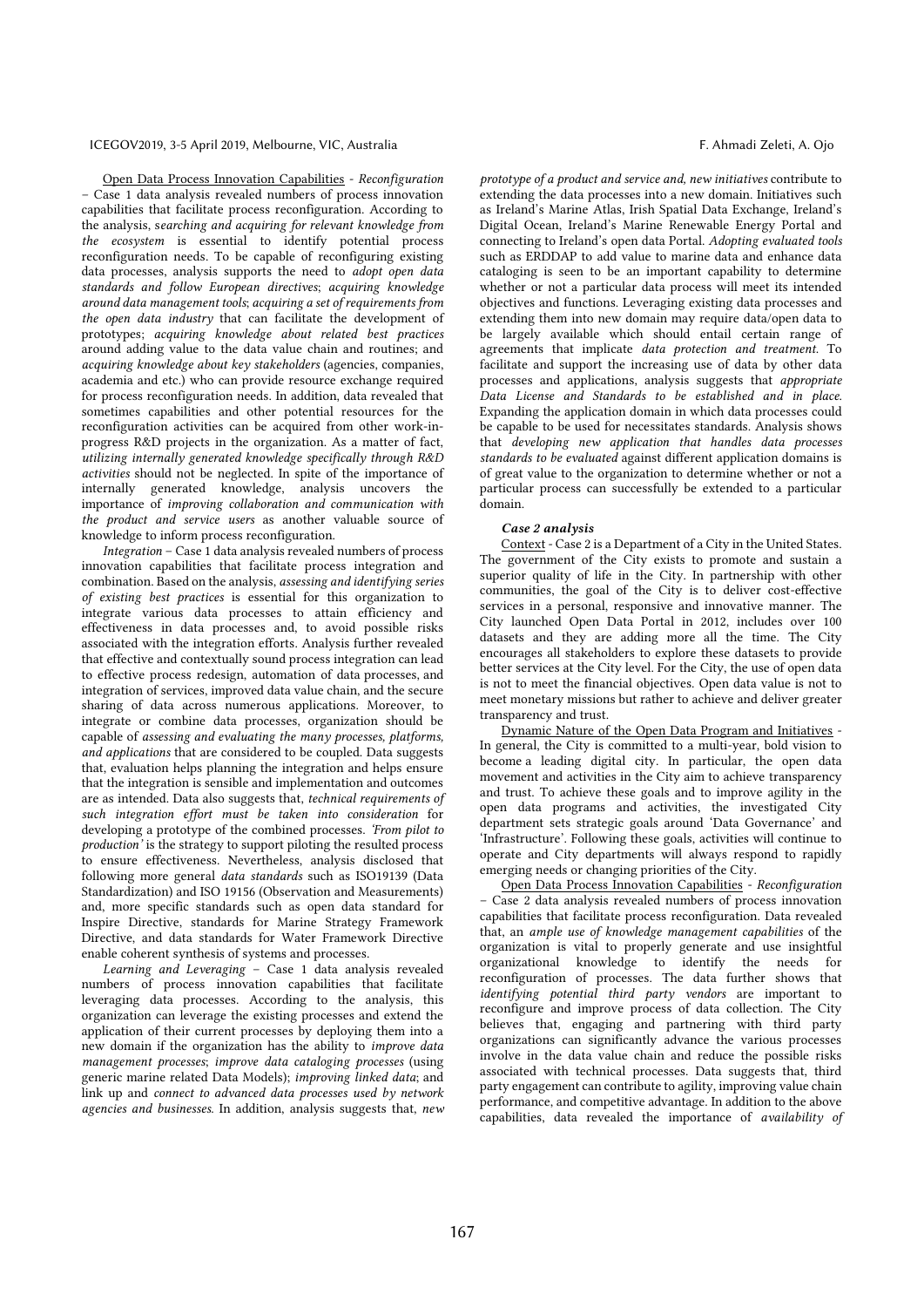Agile Mechanisms for Open Data Process Innovation in Public Agne Mechanisms for Open Data Frocess inhovation in Fubile ICEGOV2019, 3-5 April 2019, Melbourne, VIC, Australia<br>Sector Organizations: Towards Theory Building

*sufficient end user's communication channel and process* in the City's open data portal to collect user's feedback. This assists the City to gain insights into the effectiveness of their data processes and to revisit existing processes for reconfiguration purposes.

*Integration* – In the case of the investigated City department in this study, analysis revealed that at the moment (current responsibility and obligation of the City department), the department is optimizing data processes separately.

*Learning and Leveraging* – Case 2 data analysis revealed numbers of process innovation capabilities that can help the City to perform activities better and quicker and, to extend existing processes by deploying it into a new domain. Data particularly suggests *developing and implementing citywide data governance model* based on a recognized, industry standard framework such as DMBOK. Data management is very critical to the City as the City deals with large volume of data from different sector and municipalities. Therefore, following this collection of best practices and standardization guides (DMBOK), the City can perform data management processes faster, in a more effective and consistent manner, and is able to extend a particular process into different datasets. Moreover, ability of the City to *standardize data storage approach and solutions* has been reported to be essential for data process optimization and improvement. Analysis further suggests that *utilizing a hybrid cloud approach* can significantly contribute to improving flexibility and speed in performing data related processes. *Implementing unified communications* and, *define and develop metrics* can help support process optimization. Adopting, unified communication within the organization can ease and improve data sharing and productivity which will result in quicker response to the needs.

#### *Case 3 analysis*

Context - Case 3 is a leading text and data mining company, with headquarters in Cambridge, England. Case 3 is specializing in building open source tools to enable clients to find facts hidden in information. Case 3 is now established as a leading supplier of text and data mining tools to both Higher Education and Knowledge based organizations, with a broad portfolio of clients. Case 3's values include: the liberation of scientific knowledge from public documents to make it useful for everybody, to support an open community that uses and promotes content mining, to create an Open toolbox of software, protocols and resources for mining, to work with partners to create better tools and support their knowledge extraction.

Dynamic Nature of the Organization - Case 3 organization is quite dynamic in terms of following the latest trends in the open data and data mining. Through consulting services and training workshops, Case 3 seeks for and identifies demands of their clients in order to address them faster than rivals. In addition, Case 3 organization is closely working and collaborating with open communities and other business partners which can improve organizational agility through acquiring knowledge and expertise.

Open Data Process Innovation Capabilities - *Reconfiguration* – Case 3 data analysis revealed numbers of process innovation capabilities that facilitate process reconfiguration. Analysis suggests that, the process of aggregating data from different data sources is vital for the day to day data mining operation of the organization. Therefore, it is essential that the organization *constantly assess the existing processes* to understand whether or not a particular process requires reconfiguration. Assessment

informs further reconfiguration of the data processes. However, this suggests the organization to be alert for alternatives from the partners and the industry through a *knowledge acquisition process*. Data also revealed that *organizational ability to establish sufficient connectivity with various data sources and collect large amount of data* will inform data process reconfiguration. *Understanding the desire of end users* can also inform data process reconfiguration. An example form this organization is that, Data Publishing Process may need to be altered to address the end users needs and desire.

*Integration* – Case 3 data analysis revealed two process integration and combination capabilities. Data revealed that, *logical integration and synthesis of data model, data graph, data classification, and data visualization into a process* that can lead to production of more valuable scientific data and a better search mechanisms that can return as close content as possible. Data further suggests that, integration necessitates *process assessment effort* where the expert team assesses various processes activities to identify if they are close enough to be merged together. In this regard, analysis uncovers that not only processes joined in an integrated output, but sometimes integration is performed to address activities within a particular process to support the future activities of the organization.

*Learning and Leveraging* – Case 3 data analysis revealed numbers of process innovation capabilities that can help perform activities better and quicker and, to extend existing processes by deploying it into a new domain. Data suggests that, *following the established data standards and guidelines*, the organization is able to perform text mining, data extraction process, and source encoding process more smoothly and faster. Based on the data analysis, *sharing capabilities and resource allocation* can also contribute to improved process dynamism. Data suggests that, process innovation and application of data processes in a new domain require organizational resources (technical and nontechnical) and expertise. In this regard, *forming alliance* is vital in shaping the right processes. Alliance-based process development can provide the organization with a collaborative space to showcase their existing data processes and explore the potential of them. This can help inform possible and alternative applications of their processes in different domain.

#### *Case 4 analysis*

Context - Case 4 is a non-profit research and innovation centre based in Spain which promotes mission-oriented activities on advanced Internet architectures, applications and services. The centre stands up for a new open innovation framework, fostering the collaboration between companies, public administration, the academic environment and endusers. Case 4's goal is to develop advanced Internet technologies to the benefit of government, companies and citizens of Catalonia and the rest of the world. Case 4's research and innovation units want to produce technologies and solutions with the aim of converting Catalonia into a leading global smart region in a Smart Europe, with a flourishing added-value economy and an innovative society.

Dynamic Nature of the Organization - International relevance through organizational R&D activities incorporation with public and private sector plays a role in making the organization agile in terms of understanding their market and client's needs. Additionally, the organization relies on its key technological assets to follow action plans which set out a clear roadmap for the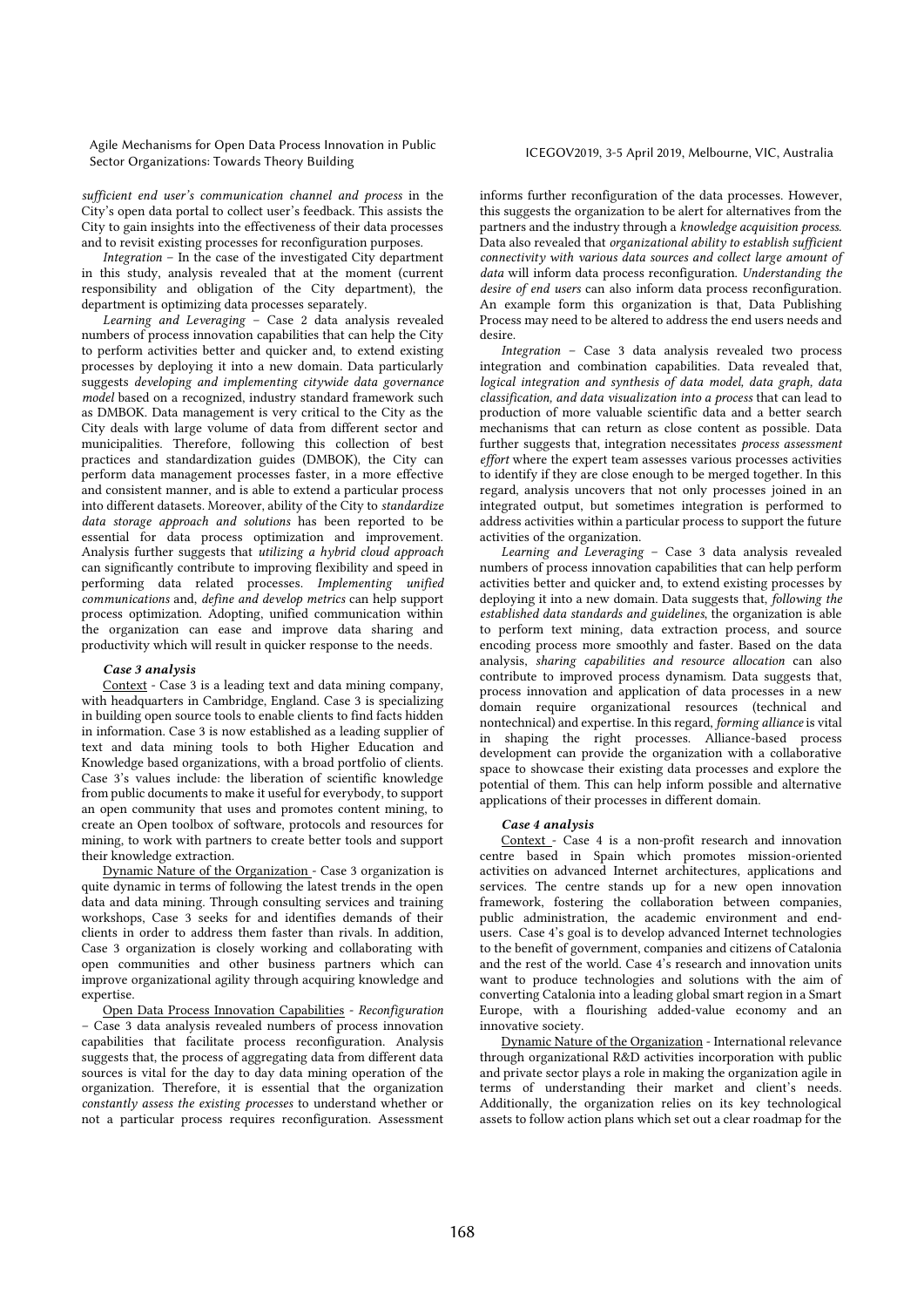use of research and technical developments to address the societal and market challenges and, strengthen the digital society. In this regard, close collaboration with institutions, companies, and organizations from other sectors and, taking advantage of the knowledge created by the R&D projects, this organization widens its horizon with the goal to share knowledge, expertise, and experiences in the field and, continues to increase its know-how regarding how to maintain organizational agility and uphold the impacts of its Innovation Unit.

Open Data Process Innovation Capabilities - *Reconfiguration* – Case 4 data analysis revealed two process innovation capabilities that facilitate process reconfiguration. Analysis revealed that, *exploiting knowledge management capabilities to access and analyze internally and externally generated knowledge* is essential to develop understanding about how the organization can reconfigure and optimize data processes. New configuration supported by processed knowledge can facilitate and inform design of new data product and service. Analysis further suggests that *continues screening of the potential market and partners* can lead to identification of more sufficient processes and tools. However, the organization should have the ability and management expertise to determine whether or not the new configuration serves the need of the organization and can be aligned with the projects needs. *Establishing and sustaining a good level of communication with the end users* can help validate whether the reconfiguration meets its goal or not.

*Integration* – Case 4 data analysis revealed numbers of process integration and combination capabilities. Data revealed that, to combine data processes, *prior knowledge of the activities* is required to inform classification and merge of similar activities. This is also referred to as *data process matching* which is a process where similar activities are put into a cluster. This organization adopts numbers of algorithms for clustering. Analysis also revealed that, complexity is associated with the implementation of clustering process therefore, *knowledge of the domain and the end user's needs and, clarity in the context* play a key role in merging the elements from two similar antecedent processes to create a single process that can be used to replace the original processes. In addition, analysis suggests that, the organization needs to *adopt proximity metrics* that take into account similarity of activities within processes. Data explains that possibility of *adopting a bottom-up approach to data process integration* where the expected value proposition (the offering) informs and promotes homogeneous process integration should not be overlooked. *Adopting the right practical methods and process matching technique* for integrating processes reported to lessen the complexity associated with the integration effort and help reveal contextual similarity. Data uncovers that, *identifying contextual similarity* is a key in process integration as it helps to see similarities between two processes.

*Learning and Leveraging* – Case 4 data analysis revealed numbers of process innovation capabilities that can help perform activities better and quicker and, to extend existing processes by deploying it into a new domain. This organization data analysis

revealed that, having in place *the right data quality standards and standard evaluation process* can help support fast data processing and publishing. By ensuring the appropriateness of data processes, the quality of the outcome is checked against the functional and nonfunctional requirements. This promotes data process application in other projects, datasets, and data domain. In addition, data suggested that, *leveraging skillsets and automated data processes through partner-to-partner relationship or network (alliance)* can speed up the way the organization is responding to its target market and clients. Forming partnership and establishing network of partners endorse *sharing capabilities and resource allocation* which are required to addressing the organizational needs and client's demands.

In Table 2, we summarize the analysis and present the agile mechanisms for open data process innovation.

## 4.2 Across-Case Analysis

Within-case analysis facilitates cross-case comparison. To perform cross-case analysis, we first adopt Case-Oriented approach [24]. The central question of interest that we would like to answer following this approach is *in what ways the cases are alike* [24]. Guided by this question and following the main objectives of this research (agile mechanisms for open data process innovation), the special emphasis is only given to analyzing and presenting agile mechanisms (from Table 2) which are in common or alike across the four cases for *reconfiguration*, *integration*, and *leveraging*. The result of this analysis is presented in Table 3 (case-oriented). Next, to complement the case-oriented analysis, we perform 2x2 tactic to cross-case analysis [7] where we analyze every pair of cases and list down the similar mechanisms between each pair. This tactic allows us to complement our results from the case-oriented approach. The result of this analysis is presented in Table 3 (2x2 tactic).

## Case-oriented approach to cross-case analysis

*Reconfiguration –* It is clear from the analysis that *Knowledge Acquisition* has been considered as one of the mechanisms for improving agility of open data processes in the organization. Analysis across the four cases suggests that, looking for, eliciting, and acquiring relevant knowledge from different sources such as network partners, other businesses, and the data market itself play a role in improving open data process innovation. Across-case analysis also suggests that, internally generated knowledge is also considered another essential source of knowledge that can contribute to open data process innovation. Despite the role that knowledge acquisition plays, cross-case analysis suggests that maintaining a good level of *Stakeholders Connectivity* does equally contribute to the data process reconfiguration effort.

*Integration –* As revealed by the cross-case analysis of the four cases, data shows that cases repeatedly highlight the significance of *Process Assessment* and *Contextual Clarity and Similarity* of the processes to be merged in supporting and improving integration effort of data processes.

Table 2. Agile mechanisms for open data process innovation - summary of within-case analysis

| Case | Reconfiguration                                | Integration                                 | Learning & Leveraging                       |  |
|------|------------------------------------------------|---------------------------------------------|---------------------------------------------|--|
|      | Search and acquire relevant knowledge from the | Assess and identify series of existing best | Improve data management<br>processes;       |  |
|      | ecosystem; Adopt open data standards; Follow   | practices; Assess and evaluate processes,   | Improve<br>data cataloging<br>processes;    |  |
|      | Acquire knowledge<br>directives;<br>European   | Identify<br>platforms,<br>and applications: | Improve linked data: Connect to             |  |
|      | around data management tools; Acquire a set of | technical<br>for/and<br>requirements        | advanced data processes used by network     |  |
|      | requirements from the open data industry;      | contextually sound integration; From pilot  | Implement<br>and<br>businesses:<br>agencies |  |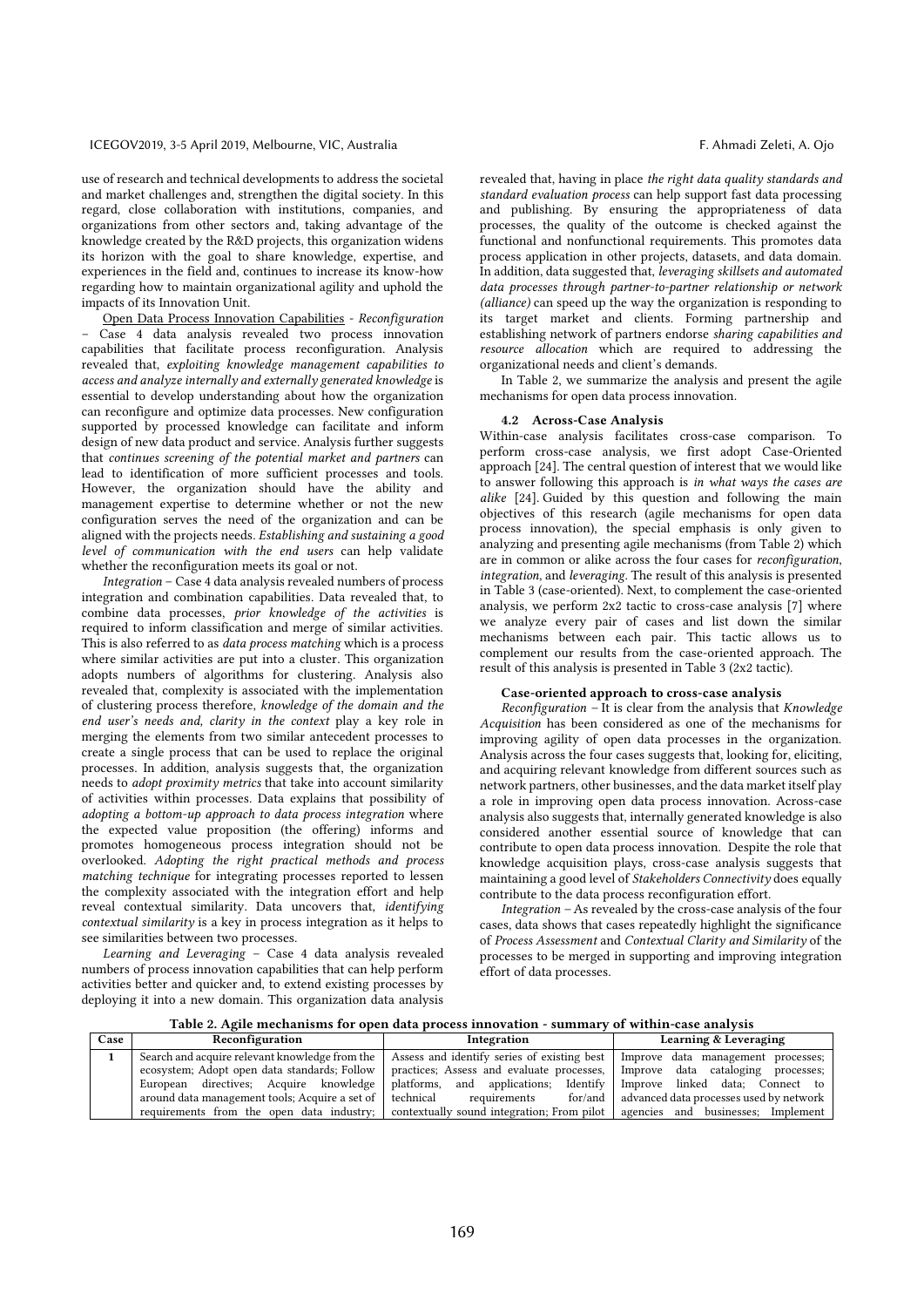Agile Mechanisms for Open Data Process Innovation in Public Agne Mechanisms for Open Data Frocess inflovation in Fubric<br>Sector Organizations: Towards Theory Building Interventional ICEGOV2019, 3-5 April 2019, Melbourne, VIC, Australia

|                         | Acquire knowledge about related best practices;<br>Acquire knowledge about key stakeholders;<br>Utilize<br>internally generated knowledge<br>specifically through R&D activities; Improve<br>collaboration and communication with the<br>product and service users | to production; Follow data standards to<br>avoid risks                                                                                                                                                                                                                                                                                     | prototypes in a new initiative; Adopt<br>evaluation tools; Ensure data protection<br>and treatment; Appropriate Data License<br>and Data Standards; Develop new<br>application that evaluate data processes<br>standards                            |
|-------------------------|--------------------------------------------------------------------------------------------------------------------------------------------------------------------------------------------------------------------------------------------------------------------|--------------------------------------------------------------------------------------------------------------------------------------------------------------------------------------------------------------------------------------------------------------------------------------------------------------------------------------------|-----------------------------------------------------------------------------------------------------------------------------------------------------------------------------------------------------------------------------------------------------|
| $\mathbf{2}$            | Ample use of knowledge management<br>capabilities; Identify potential third party<br>vendors; Availability of sufficient end user's<br>communication channel and process                                                                                           | No mechanisms reported.<br>Case 2 is assessing and optimizing data<br>processes separated                                                                                                                                                                                                                                                  | Develop and implement citywide data<br>governance model; Standardize data<br>storage approach and solutions; Utilize a<br>hybrid cloud approach; Implement<br>unified communications; Develop metrics                                               |
| 3                       | Constantly assess the existing processes;<br>Knowledge acquisition from the partners and<br>the industry; Establish sufficient connectivity<br>with various data sources and collect large<br>amount of data; Understand the desire of the<br>end users:           | Logical integration and synthesis of data<br>model, data classification, and data<br>visualization into a process; Process<br>assessment effort prior to integration                                                                                                                                                                       | Follow the established data standards and<br>guidelines; Share capabilities and<br>allocation;<br>Alliance-based<br>resource<br>process development                                                                                                 |
| $\overline{\mathbf{4}}$ | Exploit knowledge management capabilities;<br>Continues screening of the potential market and<br>partners; Establishing and sustaining a good<br>level of communication with the end users                                                                         | Prior knowledge of the activities; Data<br>process matching; Knowledge of the<br>domain and the end user's needs; Clarity in<br>the context; Adopt proximity metrics;<br>Adopt a bottom-up approach to data<br>process integration; Adopt the right<br>practical methods and process matching<br>technique; Identify contextual similarity | Adopt the right data quality standards<br>standard evaluation process;<br>and<br>Leverage skillsets and automated data<br>processes through partner-to-partner<br>relationship or network (alliance); Share<br>capabilities and resource allocation |

Through process assessment mechanisms, an organization is able to focus on evaluating how the existing process achieves its goal and delivers the expected value as they were promised. The assessment output can inform and help prioritize the integration data process effort. Equally important is the contextual clarity of different processes and their similarities. This can foster a logical view to process integration to maximize efficiency.

*Learning and Leveraging –* The cross-case analysis of the four cases indicate that following *Standards* and *Standardizing* data processes can help maximizing compatibility of data processes and their application in other domains. Following standards helps organizations to run them smoothly and much quicker.

#### 2x2 Tactic to cross-case analysis

Data analysis suggests that Case 1 is similar to Case 2 in implementing agile mechanisms like: acquiring relevant knowledge, improving efficient collaboration and communication with end users, data process assessment and evaluation, and adopting and following appropriate standards around data processes; similar to Case 3 in acquiring knowledge from other partners and ecosystem, evaluating and assessing processes prior to data process integration effort, and following standards in order to avoid risk associated with data integration and processing; similar to Case 4 in exploiting knowledge management capabilities to acquire internally and externally generated knowledge, establishing and improving a good level of communication with end users, understanding technical requirements (e.g. proximity metrics, matching techniques), developing contextual similarities (between processes) for sound and coherent process integration, and adopting standards.

Case 2 is similar to Case 3 in implementing the following agile mechanisms: ample use of knowledge management capabilities to acquire knowledge from partners and the data industry, data process assessment prior to integration effort, and adopting standards; similar to Case 4 in acquiring relevant knowledge from the ecosystem and exploiting knowledge management capabilities, improving and sustaining connection and communication with end users, and searching for and identifying potential business and industry partners.

Case 3 is similar to Case 4 in understanding and developing contextual similarities (between processes) for sound and coherent process integration, forming alliance-based process development which can contribute to learning and extension of processes to other application domains, sharing capabilities and resource allocation, and following standards.

| Anaivsis         |                              |                                             |                                                     |  |  |
|------------------|------------------------------|---------------------------------------------|-----------------------------------------------------|--|--|
|                  | Reconfiguratio<br>n          | Integration                                 | Learning &<br>Leveraging                            |  |  |
| Case<br>Oriented | Knowledge<br>Acquisition     | Process<br>Assessment                       | Standards and<br>Standardization                    |  |  |
|                  | Stakeholders<br>Connectivity | Contextual<br>Process Analysis              | $\times$                                            |  |  |
| 2x2 Tactic       | Knowledge<br>Acquisition     | Process<br>Assessment                       | Standards and<br>Standardization                    |  |  |
|                  | Stakeholders<br>Connectivity | Contextual<br>Process Analysis              | Capability<br>Sharing and<br>Resource<br>Allocation |  |  |
|                  | Partner<br>Identification    | Technical<br>Requirements<br>Identification | Alliance-Based<br>Processes                         |  |  |

Table 3. Results: Case-oriented and 2x2 Cross-Case Analysis

# 5 DISCUSSION

Following the within and cross-case analysis, tentative constructs and their relationships to enabling process agility or process innovation in open data organizations emerged (Figure 2). The emergent relationships fit with the evidence in the cases. Each relationship is confirmed at least by two cases. At this point, the qualitative data analysis presented is useful for providing a good understanding why emergent relationships hold. According to [7] and [8], this is a crucial step towards internal validity.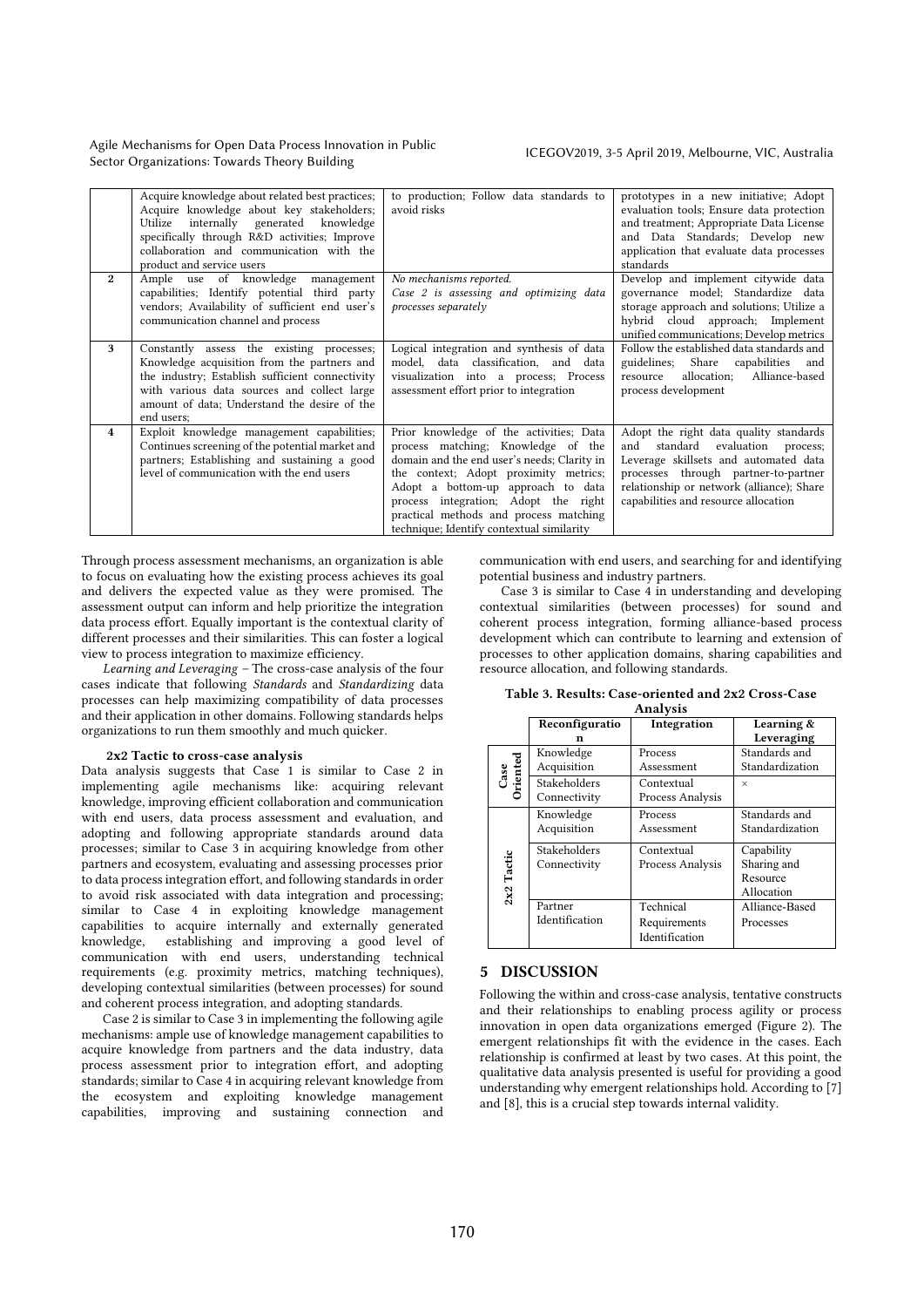

## Figure 2. Theoretical model for process agility in public open data organizations

Discussion around data process agility in public organizations has been driven largely by the agility mechanisms presented in Table 3. All four cases represent interesting examples of how process agility is achieved and improved in public sector. Even though each case is unique by its own, commonalities found in the four cases help us synthesize and understand how process agility can be achieved in this particular sector.

*Data Process Reconfiguration* - One common feature found in all the four cases is the ability of the organization to acquire new knowledge for process reconfiguration effort. Knowledge is either created internally or collected/acquired from external sources (partners, projects, and etc.). Internal and external knowledge needs to be distributed and transformed into valuable asset. [32] appears to view knowledge acquisition and management as a mechanism to improve efficiency in public sector because it is linked to saving resources and most importantly providing product and service innovation opportunities. While all the four cases show that knowledge acquisition in public sector is mainly used to inform the need for process reconfiguration, each of these organizations aim to use new knowledge to generate different organizational assets. Case 1 adopts this mechanism to reconfigure processes to achieve faster data process related *decision making*. According to [32] and [33], knowledge facilitates faster decision making. This is because the experience of the organization is recorded and this helps both to avoid mistakes and discover and use the best solutions to similar issues saving time. Case 2 adopts this mechanism to reconfigure processes which can eventually lead to *improving transparency and trust*. In public sector, transparency is still seen as the main outcome of process innovation [34][35]. Case 3 adopts this mechanism to reconfigure processes to unleash and *employ alternative solutions* to address demands; and Case 4 adopts this mechanism to reconfigure processes to *attract and obtain funding opportunities*. We argue that, each of these different but unique features lies in the characteristics (e.g. aim and mission goal, size, products and services and etc.) of each organization. However, based on the four cases, new knowledge acquisition can inform and facilitate process reconfiguration and enable process agility. This leads us to the following proposition:

*PROPOSITION 1. Public organizations acquire knowledge for process reconfiguration to enable process agility.* 

Another common feature found is the ability of the organization to maintain ongoing end users connectivity and stakeholder's engagement. According to [33], providing more data to users will increase their engagement level and expectations. In addition, [36] has also claim that engaging end users in the process development and assessment as early as possible can promote *'open design'* and encourage participation. However, the key to stakeholders' engagement is the availability of appropriate communication channel and engagement process model. All our cases have confirmed that end users are valuable source of knowledge and information which should be taken into consideration for process reconfiguration efforts. [33] has further claim that, desire and expectations that users raise can be used for assessing data and related processes. Feedback system, data request system (Case 2), and users' stories (Case 1) are the few potential engagement models for maintaining users' engagement for optimal outcome. While one-sided initiatives which are very supply-side driven are very discouraging, more collaborative initiatives where users are allowed to propose a new dataset and solution can encourage participation and knowledge discovery and delivery [33][34]. Therefore, we claim that it is very important to put forward initiatives and programs that advance the end users engagement and participation. This leads us to the following proposition:

#### *PROPOSITION 2. Public organizations employ ongoing stakeholder engagement to enable process agility.*

The third common feature found is the ability of the organization to identify both research and industry partners who can provide support for process reconfiguration. Cases claim that knowing the key stakeholder/player can allow the organization to seek help in many data related process activities such as data process reconfiguration. Potential and supportive partners bring the resources and expertise that are required to perform the activity. From the cases, we can claim that there exist two main reasons why public sector organizations seek for partnership (public and private): 1) the organization has already reached maturity and is looking for potential partners to advance productivity, improve agility, achieve collaborative advantage, quickly addressing multi-faceted societal problems by implementing innovative data processes [4], increase in-house expertise by sharing resources and capabilities, benefit funding, and in general to up-scale (Case 1 and  $\overline{4}$ ); 2) to attain goals beyond the capability and capacity of the organization in order to successfully govern and achieve public service delivery in a timely manner (Case 2 and 3). This leads us to the following proposition:

*PROPOSITION 3. Public organizations identify partners to support the process agility effort.* 

*Data Process Integration -* The fourth common feature found is the ability of the organization to perform process assessment to evaluate the existing processes against best-in-theclass processes and, efficiency and ability to respond to the changing demands/needs of the end users. Stakeholders specifically end users' feedback and input is essential for the team to continue to assess and iterate the data process evaluation and re-design. [35] suggests that feedback mechanisms and systematic end users engagement can better facilitate organizations to assess data and its related processes. improve/improve-and-relaunch process should become the organization's core approach to data process agility [36]. In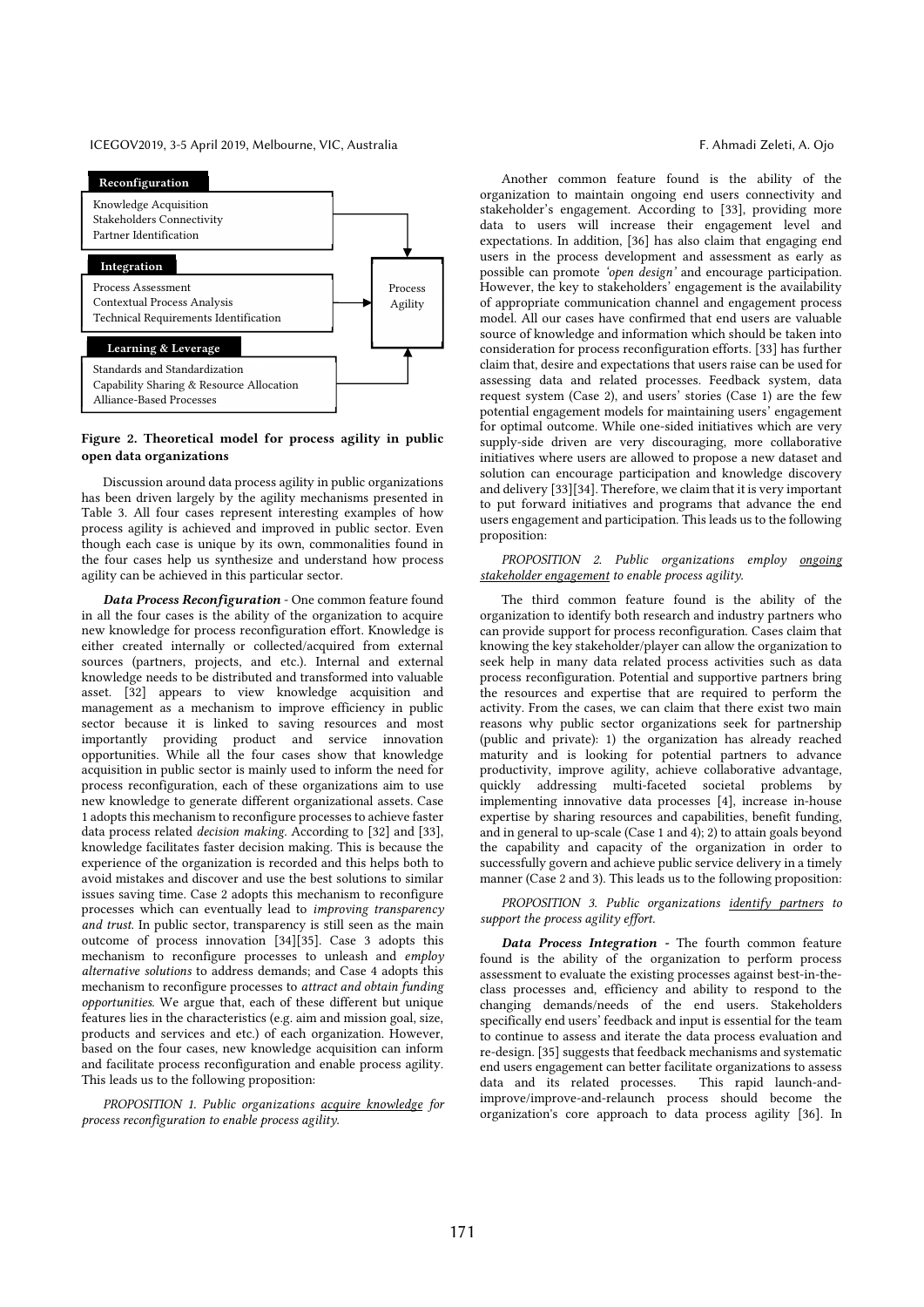Agile Mechanisms for Open Data Process Innovation in Public Agne Mechanisms for Open Data Frocess inhovation in Fubile ICEGOV2019, 3-5 April 2019, Melbourne, VIC, Australia<br>Sector Organizations: Towards Theory Building

addition, from the cases, we can see that process assessment is particularly important to minimize possible risks (costs, effort, time, and resources) that may be associated with the process integration. This is specifically true in the big organizations (Case 1 and 4) where distribution of resources and funds are carefully monitored. One approach to manage risks and implement coherent integration is to develop pilot before the final launch of the new process. Moreover, in bigger organizations, process assessment can advise the technical and non-technical requirements for process integration which is more *aligned with the projects needs of the organization*. Nevertheless, in smaller organizations, we can see that, process assessment is seen sufficient if done to optimize the existing processes to allow *addressing end users demand in a timelier manner* rather than performing any unnecessary integration activities. Regardless of the specific outcome, process assessment helps process agility. This leads us to the following proposition:

## *PROPOSITION 4. Public organizations perform process assessment for process agility.*

The fifth common feature found is the ability of the organization to perform contextual process analysis. Contextual process analysis allows identifying similarities between different processes and activities within each process. This mechanism is essential for making a sound and rational integration. In this regard, [37] claim that, contextual similarity is important for process integration and it can also lead to design of new and removing redundant process. Case 1 and Case 4, as the two big public sector organizations see the importance of contextual clarity. For this, they implement relevant matching techniques and methods which might be costly. We argue that, this is due to the fact that any possible risks must be diminished before the final implementation. Even though we have not seen this in the cases but, we argue that, before analysis, contextual factors and issues should be well understood and identified for a successful integration. Contextual factors play a role in logically mix and match different processes into a more meaningful, sound, reliable, and fast process. We further argue that, the need to identify technical requirements is very well aligned with the need to identify and develop these factors for successful contextual process analysis. This leads us to the following proposition:

## *PROPOSITION 5. Public organizations perform contextual process analysis for process agility.*

The sixth common feature found is the ability of the organization to identify and develop technical requirements for process integration effort. Prior discussions (assessment and contextual analysis) lead to more understanding around this mechanism and note the importance of technical requirements identification for improving process agility. Similar to other areas discussed, we argue that big organizations seem to identify technical requirements by adopting technical techniques and methods (mapping functions, proximity metric, cluster-based similarity, scoring). The resources (human, technical, intellectual) generated in big organizations are superior and difficult to replicate [38] compared to smaller ones. So they have a bigger chance to cope with the changing demands quickly. In addition, taking a closer look at how big public sector organizations (Case 1 and 4) operate, we can see that, most of the times they have the support of the government and funding agencies. These factors to

our view can positively influence their ability to adopt more advanced tools for configuration and testing the technical requirements for speedier process integration. However, this gap can certainly limit the technical activities of smaller organizations (Case 3) but, gives them the opportunity to focus on and master few application areas [6]. This leads us to the following proposition:

## *PROPOSITION 6. Public organizations identify technical requirements for process agility.*

*Data Process Learning and Leveraging -* The seventh common feature found is the ability of the organization to follow available standards such as W3C standards. In all the four cases, adopting standards help the organizations to extend current data processes to different data domain and application areas. [35] suggest that, developing standards assist bigger organizations to recognize and measure value creation which are very complicated practices. This view of Bertot et al. [35] corresponds with this study which shows that big and upstream organizations develop standards and engage in standardization efforts more than smaller organizations who are mostly adaptors. According to [4], standards help connect components of the data processes and allow organizations to figure out how they interrelate. This leads us to the following proposition:

# *PROPOSITION 7. Public organizations adopt standards for process agility.*

The eighth common feature found is sharing process capability and resources to facilitate learning, doing things faster, and extending processes to different application areas. On the one hand, this mechanism received less recognition in upstream organizations (Case 1 and 2). We argue that this may be linked to the institutional attributes of upstream organizations, strategic decisions, data protection, and rigid regulations employed. In upstream organizations, actors or stakeholders who want to access or share resources (Data) must be well framed [39]. We further argue that, relationship, capability, and resource sharing require sufficient level of openness which require upstream organizations to introduce legal procedures [4]. On the other hand, in midstream organizations (Case 3 and 4) where intermediaries fit, sharing process capabilities and resources are essential to maximize organizational ability to achieve process agility. Identifying the right partner can improve the chances of appropriate resource allocation [4]. Resource allocation allows this category of organization to find the primary sources of valuable data. According to [4], sharing and accessing adequate data resources and capabilities enter different partners into an exchange relationship for developing data processes which appears to be more stable and sustainable. However, there is a need for adequate network mechanisms and resource (data) sharing approaches to facilitate sharing capabilities and resource allocation for process agility. This leads us to the following proposition:

#### *PROPOSITION 8. Public organizations share process capabilities and allocate resources for process agility.*

The ninth common feature found is the ability of the organization to form alliance with the potential and supportive research and industry partners to develop a more sustainable and agile data processes. According to [35], forming a network of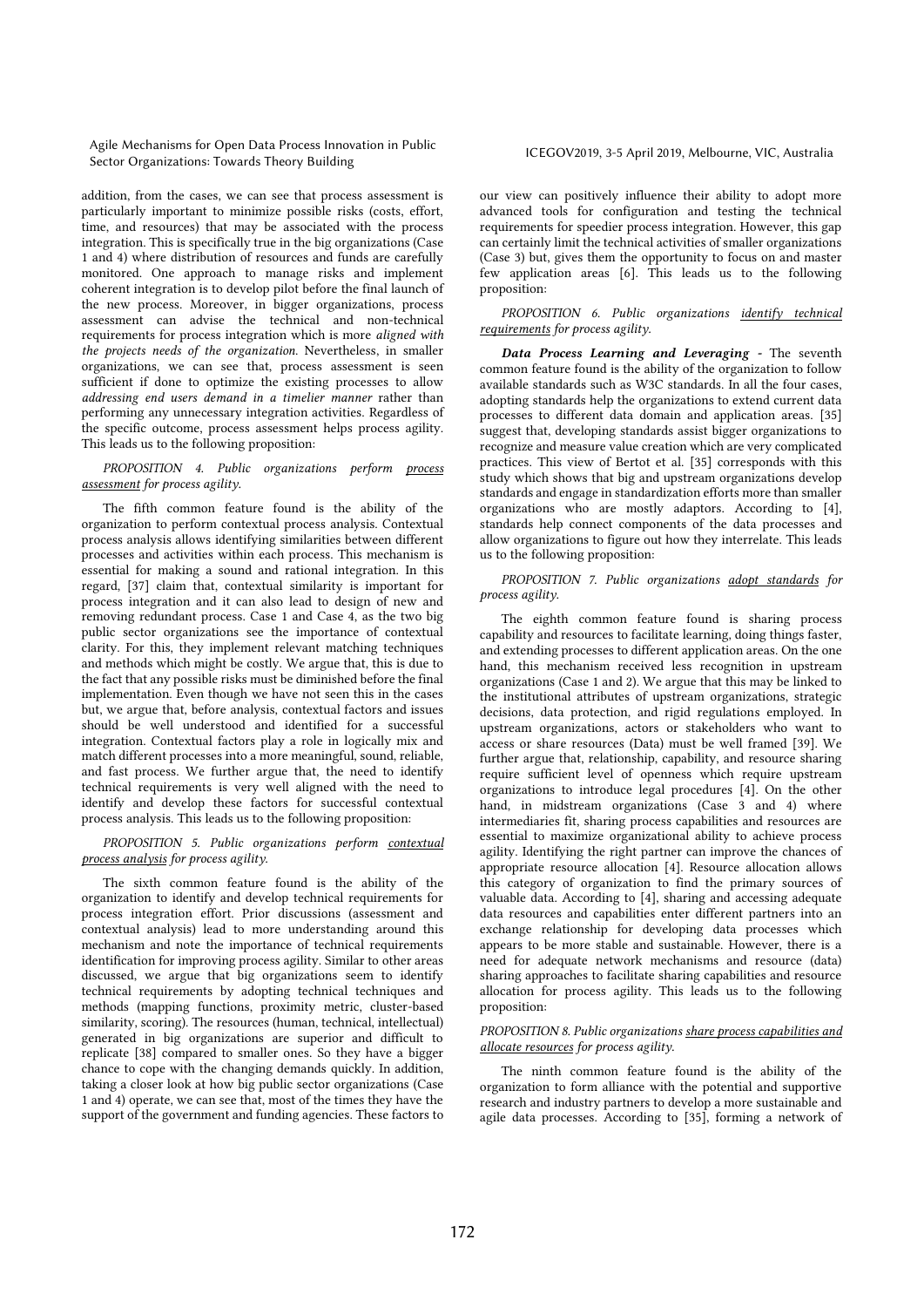partners or alliance help produce stronger agenda for developing data processes which are more stable and agile as well as improve transparency and trust between partners as the result of collaborative effort. In the field of Strategic Alliance, NASA Johnson Space Center [40] highlights the importance of creating the win-win strategy and forming alliance to benchmark data processes. As our cases suggest, Midstream organizations adopt this mechanism as they need to maximize ability to improve quality of the process innovation and enhance their portfolio by

supplementing internal core capabilities and resources with external capabilities. This leads us to the following proposition:

*PROPOSITION 9. Public organizations adopt alliance-based processes for process agility.* 

Figure 3 builds on the empirical evidence collected from the cases and, authors observations and related literature presented in the discussion. Square blocks represent the nine mechanisms for open data process agility and, the alignments and emergent relationships represent the flow between each two mechanisms.



Figure 3. Process model for open data process agility

# 6 CONCLUSION

Many organizations in the public sector utilize open data to develop wide range of data-driven products and services which can ultimately improve public value. While open data is maturing, attention is shifting to its value chain and associated data processes for example, data collection and publication processes; specifically how fast such processes can change to address the dynamic landscape of the external environment and fast-changing users' expectations.

Guided by the DCT and based on the empirical evidence, this study cumulates agile mechanisms for open data process innovation in public sector. The study further synthesizes a theoretical model and a process model for open data process innovation. Our result showed that, even though organizations vary in their details, agile mechanisms adopted for open data process innovation remain alike in successful open data organization in public sector.

Our contribution in this study is two-fold. First, adopting the DCT as our theoretical lens and our studies of diverse cases, we contributed to the existing literature by providing a refined theoretical model for process innovation that serves as the base for generalization and fresh theory that bridges well from rich qualitative evidence to mainstream deductive research. Second, by inducing nine measurable propositions, this study contributes to establishing empirically-verifiable theory about the open data process innovation in public sector and in general. The results reported in this paper provide empirical evidence to support the propositions.

Moreover, this research contributes to the existing knowledge of the open data organizations in public sector by providing specific agile mechanisms and process model for enabling and improving open data process innovation. It also provides perspectives on how open data organizations in public sector can

change data processes in a timely manner in order to transform the way they respond to changing demands and external environment.

We anticipate that the future research will 1) quantify our model to assess the strength of each relationship and 2) apply the model to a larger population.

#### REFERENCES

- [1] P. Koch and J. Hauknes, "Innovation in the Public Sector," Oslo, 2005.
- [2] R. Lenart, "Relational Capital As An Instrument Of Increasing Competitiveness," in *The 8th International Management Conference "Management Challenges For Sustainable Development,"* 2014, pp. 14–26.
- [3] R. M. Walker, "Internal and External Antecedents of Process Innovation: A review and extension," *Public Manag. Rev.*, vol. 16, no. 1, pp. 21–44, 2014.
- [4] F. van Schalkwyk, M. Willmers, and M. L. McNaughton, "The roles of
- intermediaries in an open data ecosystem," *J. J. Inf. Technol. Dev.*, 2015. [5] L. B. Mohr, "Determinants of Innovation in Organizations," *Am. Polit. Sci.*
- *Rev.*, vol. 63, no. 2, pp. 11–26, 1969. [6] F. Ahmadi Zeleti and A. Ojo, "Critical Factors for Dynamic Capabilities in Open Government Data Enabled Organizations," in *Proceedings of the 17th International Digital Government Research Conference on Digital Government Research*, 2016, pp. 86–96.
- [7] K. M. Eisenhardt, "Building Theories from Case Study Research," *Acad. Manag. Rev.*, vol. 14, no. 4, p. 532, 1989.
- [8] K. M. Eisenhardt and M. E. Graebner, "Theory building from cases: Opportunities and challenges," *Acad. Manag. J.*, vol. 50, no. 1, pp. 25–32, 2007.
- [9] C. Ambrose and D. Morello, "Designing the Agile Organization: Design Principles and Practices," 2004.
- [10] E. Overby, A. Bharadwaj, and V. Sambamurthy, "Enterprise agility and the enabling role of information technology," *Eur. J. Inf. Syst.*, vol. 15, no. January, pp. 120–131, 2006.
- [11] M. J. Leiblein, "What do resource- and capability-based theories propose?," *J. Manage.*, vol. 37, no. 4, pp. 909–932, 2011.
- [12] V. Ambrosini and C. Bowman, "What are dynamic capabilities and are they a useful construct in strategic management?," *Int. J. Manag. Rev.*, vol. 11, no. 1, pp. 29–49, Mar. 2009.
- [13] D. a Griffith and M. G. Harvey, "A Resource Perspective of Global Dynamic Capabilities," *J. Int. Bus. Stud.*, vol. 32, no. 3, pp. 597–606, 2013.
- [14] D. Teece, G. Pisano, and A. Shuen, "Dynamic capabilities and strategic